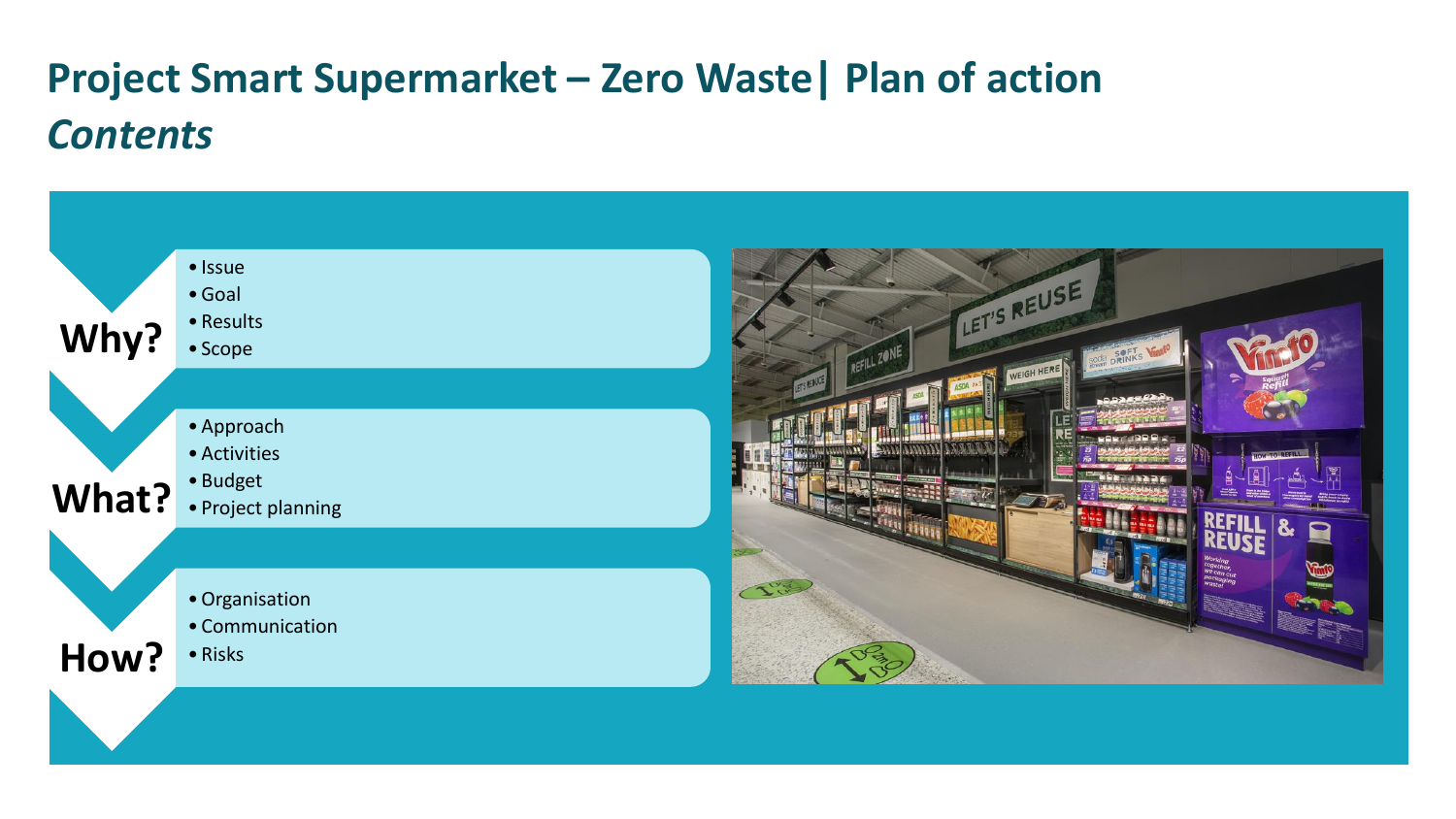#### **Project Smart Supermarkets, Zero Waste| Plan of action The WHY**

| <b>Issue</b>                                                                                                                                                   | <b>Goal</b>                                                                                                                                                                            | <b>Results</b>                                                                                                                                   | <b>Scope</b>                                                                                                                                                                    |
|----------------------------------------------------------------------------------------------------------------------------------------------------------------|----------------------------------------------------------------------------------------------------------------------------------------------------------------------------------------|--------------------------------------------------------------------------------------------------------------------------------------------------|---------------------------------------------------------------------------------------------------------------------------------------------------------------------------------|
| Single-use packaging is<br>common practice in Dutch<br>supermarkets. The highest<br>volume of single-use<br>plastics in households<br>comes from supermarkets. | Key goal is to deliver<br>$\bullet$<br>reliable and representative<br>insights about the<br>feasibility and potential of<br>reuse solutions for<br>supermarkets in the<br>Netherlands. | Well-founded answers to<br>$\bullet$<br>the follow key research<br>questions:<br>Which products are<br>$\bullet$<br>most feasible for<br>refill? | The scope of this project is<br>$\bullet$<br>limited to two reuse<br>categories (from Ellen<br>MacArthur framework)<br>which are relevant to<br>physical supermarket<br>stores: |
| If the way products are<br>offered doesn't change, the<br>amount of single use<br>plastics will not change.                                                    | Indirectly, another $-$ yet<br>$\bullet$<br>very important - goal is to<br>help Dutch supermarkets<br>make the informed                                                                | Where can we<br>$\bullet$<br>achieve the most<br>plastic reduction?<br>Which refill solution<br>$\bullet$<br>should be selected                  | Refill on the go<br>$\bullet$<br>Refill at home<br>$\bullet$<br>Also, this project lays focus<br>$\bullet$<br>on solutions which are                                            |
| Refill solutions provide<br>customers with an action<br>perspectief to shop<br>groceries in a more<br>sustainable manner.                                      | decisions and create a<br>basis to get into action<br>with regards to<br>implementing reuse<br>solutions.                                                                              | for implementation?                                                                                                                              | relevant to discounter<br>supermarkets. The results<br>will still be applicable to<br>other formulas, but wil not<br>cover their full breadth.                                  |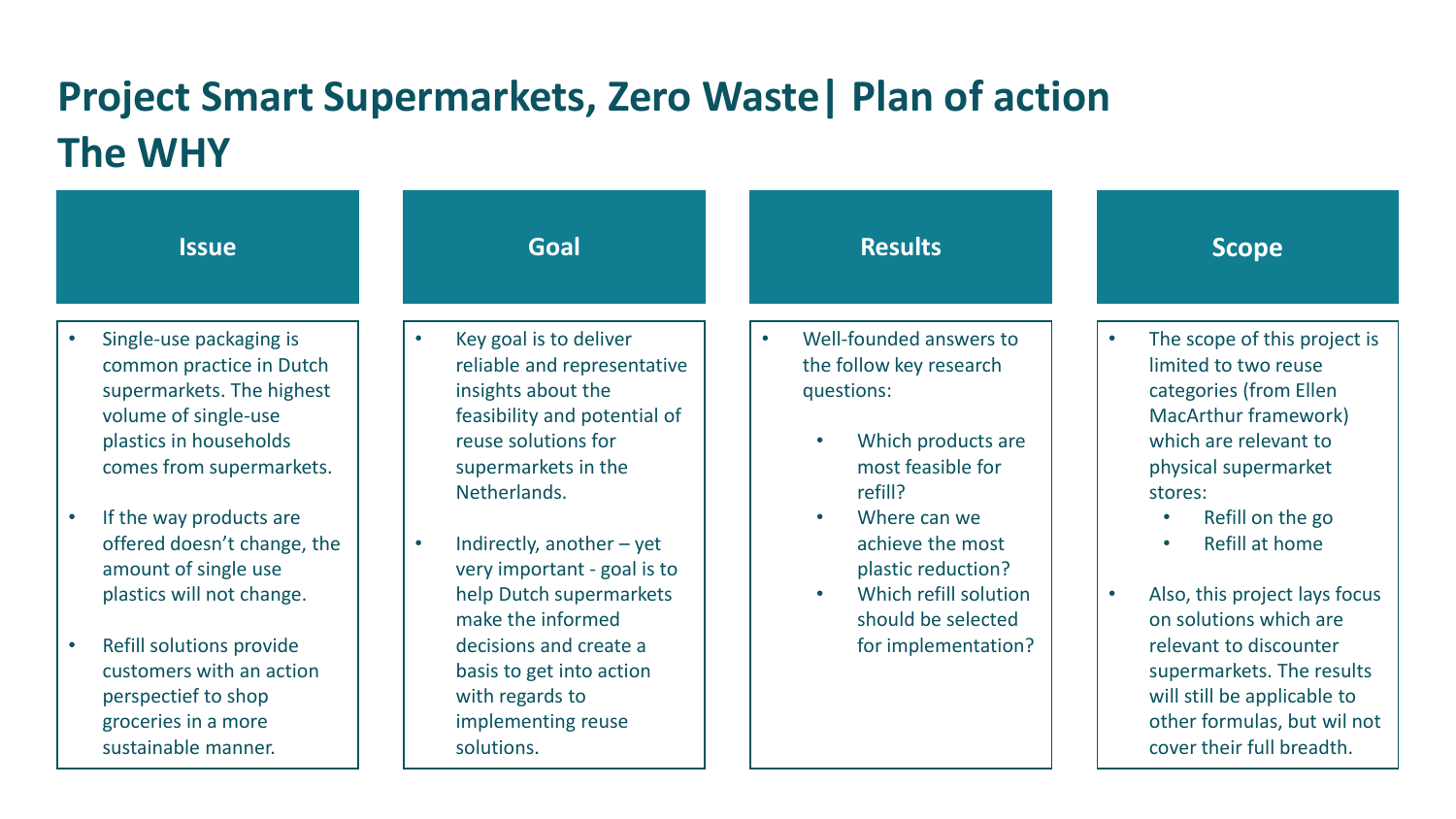## **Project Smart Supermarkets, Zero Waste| Plan of action The WHAT: approach and activities**



- This project is approached by a combination of desk research, interviews with international supermarket managers and scouting of bestfitting reuse solutions.
- Organizations involved will make dedicated resources available for the execution of this research project

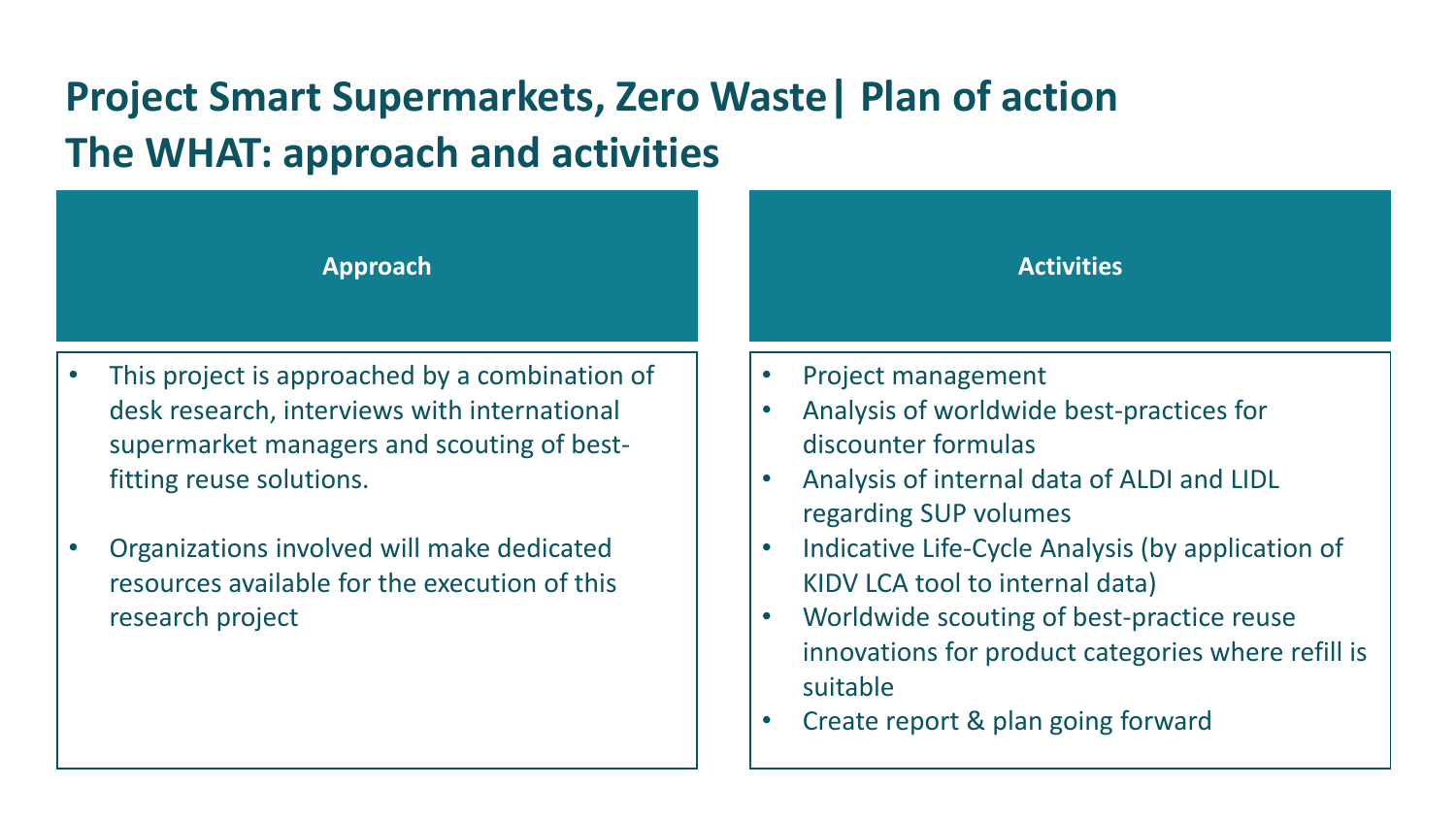### **Project Smart Supermarkets, Zero Waste | Plan of action The WHAT: budget and planning**

|                                                          | <b>Budget and coverage plan</b> |                 |                  | <b>Planning</b>                |
|----------------------------------------------------------|---------------------------------|-----------------|------------------|--------------------------------|
| Projectmanagement                                        |                                 | $\epsilon$ 5K   | (UU)             | September 2021 - February 2022 |
| <b>Best-practice analysis</b><br>$\bullet$               | $\overline{\phantom{a}}$        | $\epsilon$ 10K  | (UU)             | September – Oktober 2021       |
| Internal data analysis<br>$\bullet$                      | $\equiv$                        | € 7.5K          | (ALDI & LIDL)    | September – November 2021      |
| <b>Indicative LCA</b><br>$\bullet$                       |                                 | $\epsilon$ 2.5K | (ALDI & LIDL)    | December 2021                  |
| <b>Scouting</b><br>$\bullet$                             | $\sim$                          | $\epsilon$ 10K  | (funding needed) | January 2021                   |
| Create draft report &<br>$\bullet$<br>plan going forward | ٠                               | $\epsilon$ 10K  | (funding needed) | February 2021                  |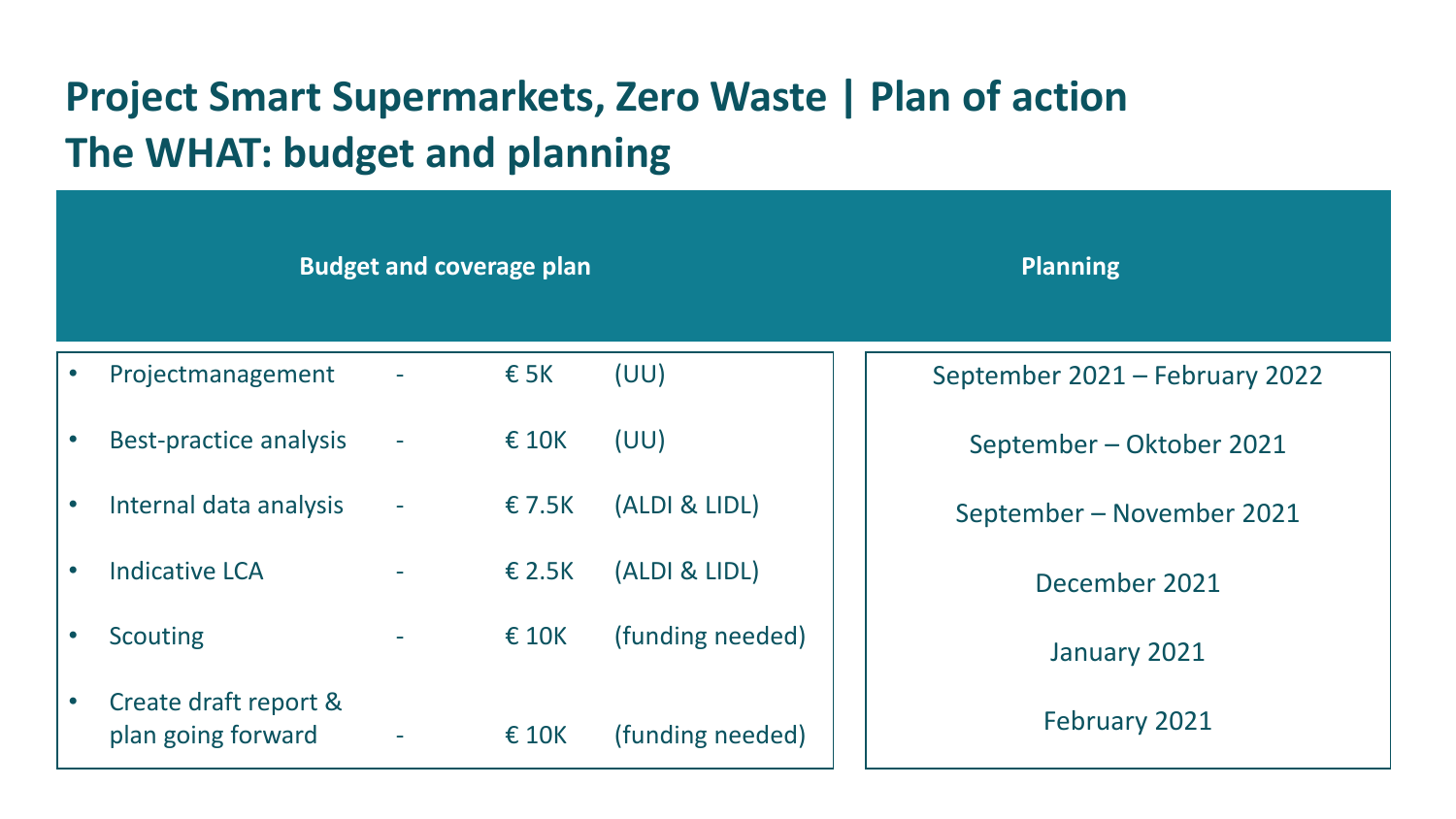### **Project Smart Supermarkets, Zero Waste| Plan of action The HOW: organization, communication and risks**

| <b>Organization</b>               | <b>Communication</b>             | <b>Risks</b>                        |
|-----------------------------------|----------------------------------|-------------------------------------|
| Project lead ( <i>intended</i> ): | Project updates and results will | Aiming to use this research project |
| $\bullet$                         | be shared in the workgroup       | as a stepping stone to reuse        |
| <b>Utrecht University</b>         | reduce & reuse and via           | implementation, a key risk is that  |
| Involved parties:                 | communication channels of        | we will not be able to effectively  |
| $\bullet$                         | <b>Plastic Pact NL.</b>          | influence internal (international)  |
| <b>ALDI</b>                       | In addition, findings will be    | stakeholders at ALDI & LIDL to      |
| <b>LIDL</b>                       | $\bullet$                        | commit to implement reuse.          |
| $\bullet$                         | used for targeted                | This risk will be mitigated by      |
| Enviu                             | communication to                 | involving decision makers from the  |
| $\bullet$                         | supermarkets in the              | start and working towards           |
| SupZero                           | Netherlands – to move them to    | deliverables that put emphasis on   |
| <b>KIDV</b>                       | get reuse innovations of the     | key drivers for management          |
| $\bullet$                         | ground.                          | decisions.                          |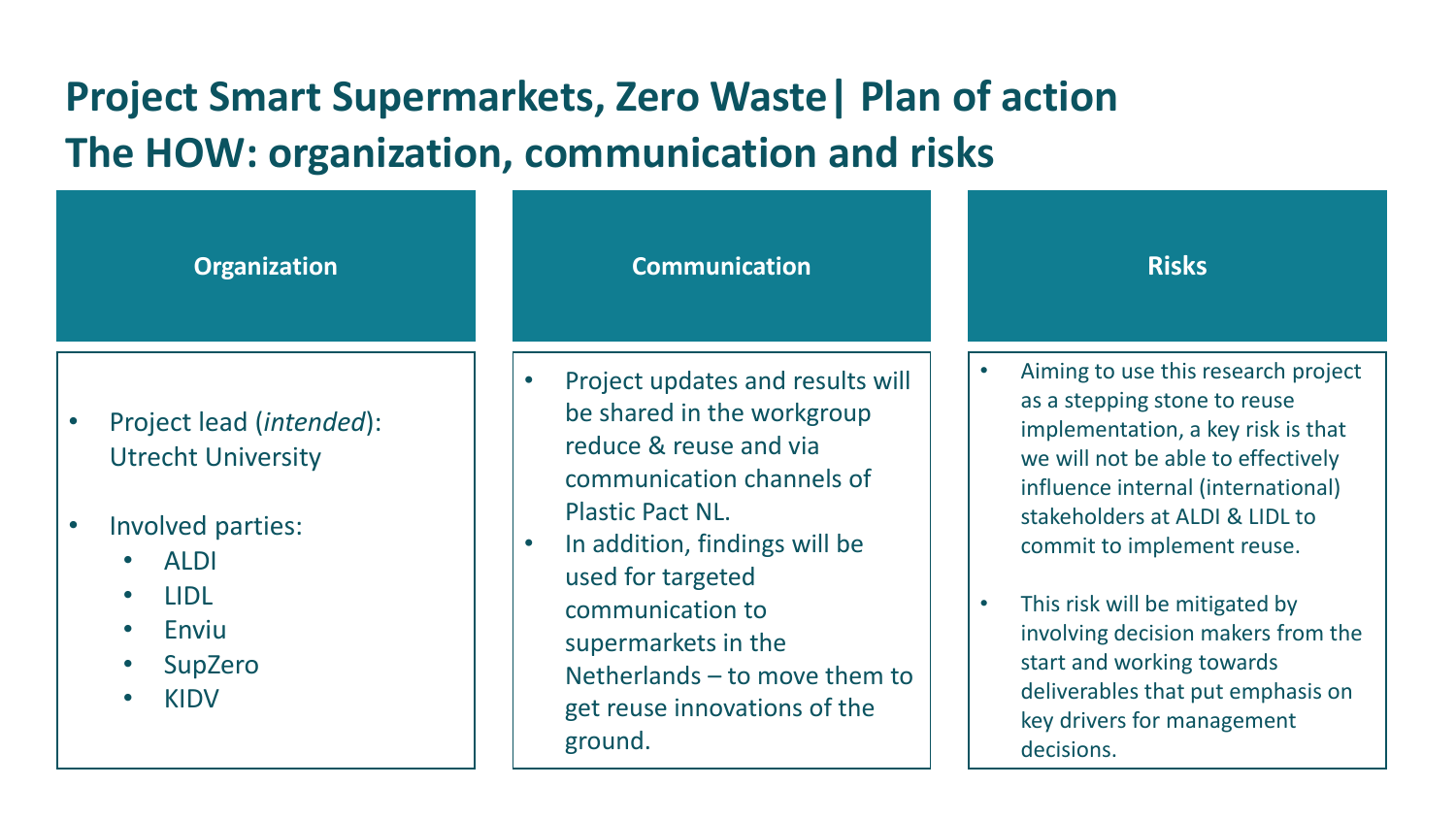**Related project to smart supermarkets – zero waste: a study to understand the perception around reuse solutions in the supermarkets segment**



Ministerie van Infrastructuur en Waterstaat

# KANTAR

• The Ministry of Infrastructure and Water Management funded a study to the perception of Dutch consumers and supermarket managers around reuse solutions. Results are expected in July 2021.